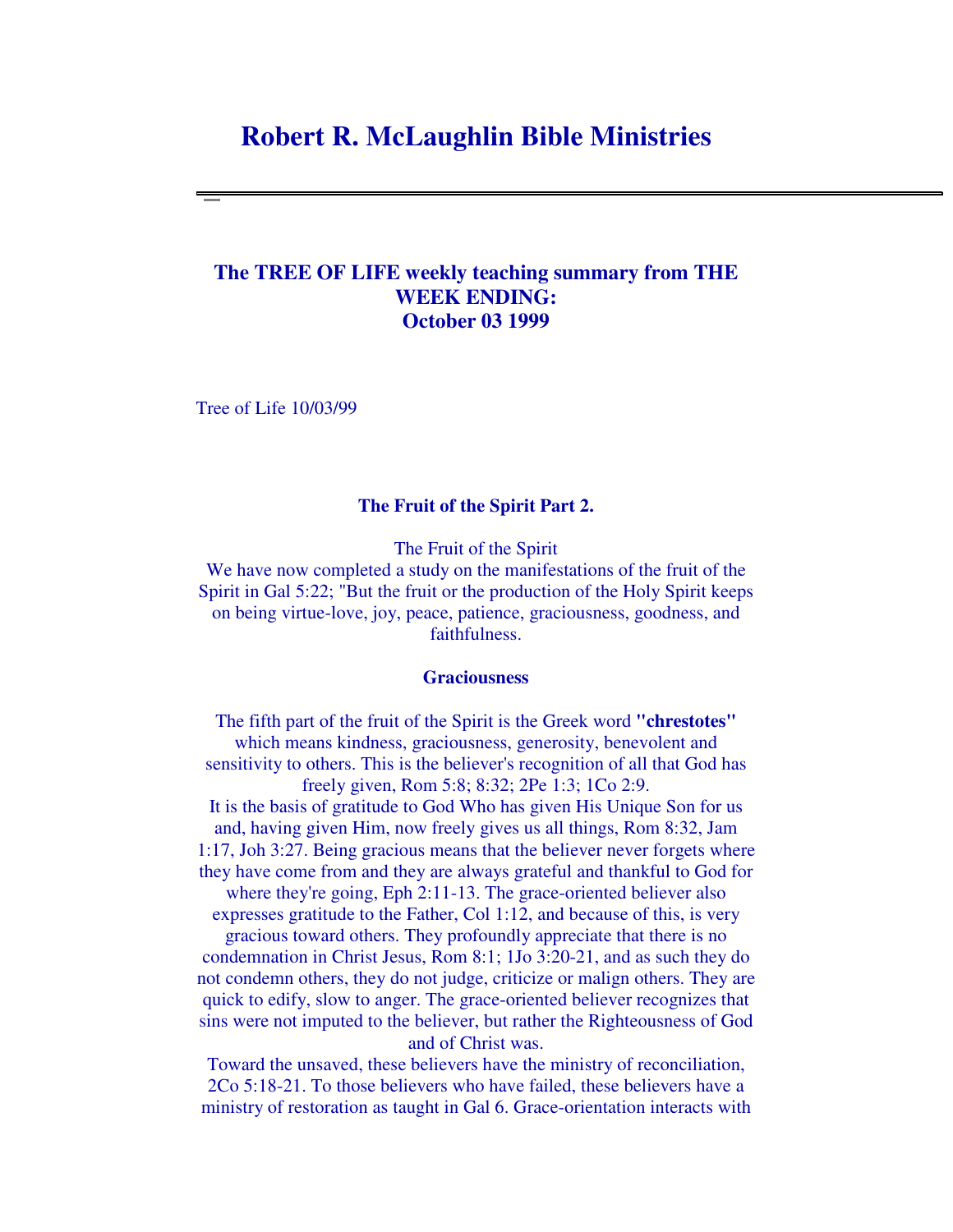the believer's personal sense of identity and destiny. Grace-orientation is a powerful problem-solving device guarding the believer's soul against legalism, asceticism, self-condemnation, a poor self-image, ingratitude, bitterness, anxiety, insecurity and judgmentalism, Gal 2:20-21; 1Co 15:10;

1Co 4:1-3; Mat 7:1. Grace has tolerance, though because of doctrinal-

orientation it does not tolerate evil in its own life. We saw grace orientation when we looked at the story of the prostitute in Luk 7:36-50, grace versus legalism. The woman caught in adultery Joh 7:53-8:11 was another example. Here in John 8:11 we see The One who never knew sin, and the one who a few minutes before, had been engaged in it. The One

who had the right to condemn, and the one who had deserved to be condemned. There the bridge of grace built between the two of them. Just like He built between all of us and Himself when we came to know Him! As a principle of graciousness and grace orientation we saw that people are not things. They were not created as mere things by God, and that He does not regard them as things. Yet we often treat other people as things, whenever we try to use them for some end of our own, or fail to listen to them. Our Lord said in Mat 7:12 **"Therefore, however you want people**

**to treat you, so treat them, for this is the Law and the Prophets."** So, in dealing with others, and developing impersonal unconditional love and patience and living in grace orientation toward others, never forget the

guilt that the Lord has delivered you from. The areas in our life that produce guilt are there to remind us of our inability to meet the demands of God and to be gracious and operate in grace orientation. The first group of people that the Lord said preach the Gospel to were those in Jerusalem.

The very same ones who later shouted **"crucify Him, crucify Him."**

#### Goodness

The sixth part of the fruit of the Spirit is now mentioned the Greek noun **"agathosune"** which means to be generous, virtuous and to produce

divine good. There are three types of good in history. Human good which is the production of evil. Moral good, which is the observance of the laws of divine establishment. Divine good which is the production of the

growing or mature believer. Divine good is an absolute concept related to God, and His perfect standards, it is permanent and absolute. Human good

is a relative concept related to mankind, it is temporary, relative and corruptible, because of the sin nature, Mat 23:5. Believers, can perform divine good because God has given us the means of doing so by the filling of the Holy Spirit and the perception of Bible doctrine. There are four keys to the production of divine good.

1.Status quo. This means being in the directive will of God.

2.Momentum. This means that Bible doctrine is important in everything. 3.Attainment. This is advance to spiritual maturity.

4.Impact. This is the function of the mature believer as an invisible hero in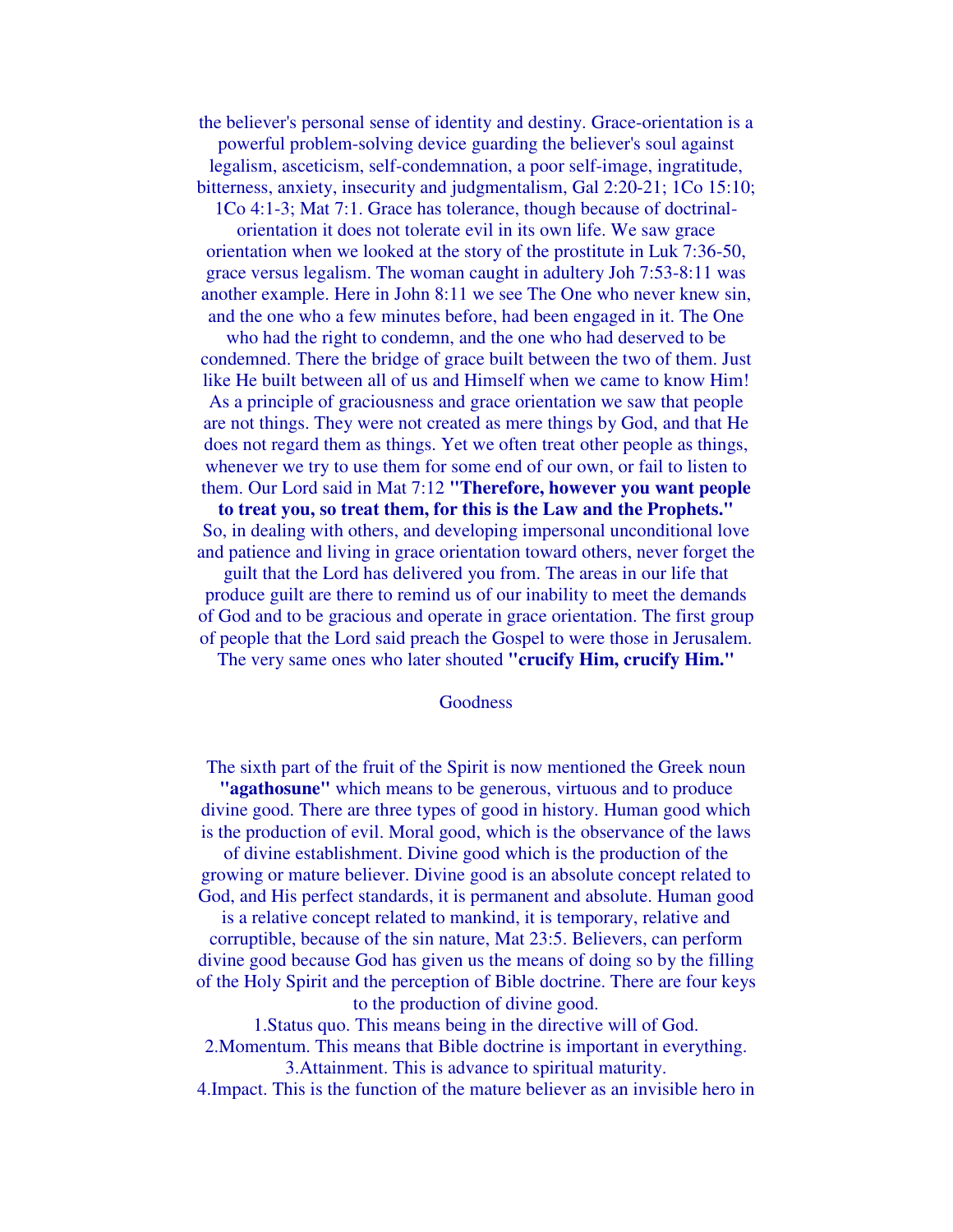the Church Age.

It is part of God's plan for you to produce divine good. Some principles;

1.The production of divine good is related to logistical grace, 2Co 9:8.

2.The production of divine good is related to the function perception, metabolization and application of Bible doctrine, Tit 2:7.

3.The production of divine good is related to supergrace status, 2Ti 3:16- 17.

4.The production of divine good is an issue in the angelic conflict, Rom 12:21.

5.The production of divine good is related to surpassing grace status, 2Co 5:10.

6.The production of divine good is related to the believer's honor, 2Ti 2:21.

7.Divine good is both verbal and mental, 2Th 2:16-17.

Since human good and human works are excluded from salvation, it follows that human good and human works are excluded from the plan of

God for the believer. He provides the filling of the Holy Spirit, our portfolio of invisible assets, problem solving devices, promises from the Word of God, and the doctrine which motivates us to perform the good deed. Human good is defined by the individual on the basis of personal standards. What may be good to me, may not be good to you. This is not true of divine standards, which are based solely on what the Word of God says. A human act of good may be motivated by sinfulness, arrogance, in which case the good has lost its good. Rom 7:21, Mat 6:1. Human good is not necessary for a relationship with God, when you understand this, then you understand something that over 90% of Christians do not understand

today. This is why the tree of the knowledge of "good" and evil was prohibited. The average believer today thinks that God is depending on them to be good and to do good, that is not, repeat, not the Christian way of life.

Sin and human good = Evil. Grace and doctrine = Divine good.

## **Faithfulness**

The seventh manifestation of the fruit of the Spirit is translated faithfulness which is the Greek word **"pistis"** and it refers here more than just doctrine.

1.It denotes the trust that one has in another. This of course refers to our trust in God and His word, Bible doctrine.

2.As a virtue and a result of the production of the Spirit it also refers to being faithful, trustworthy, reliable, and steadfast.

3.Confidence, assurance, conviction belief and doctrine.

Since this is another divine characteristic that is being reproduced in the believer by the Holy Spirit, we need to understand what divine faithfulness